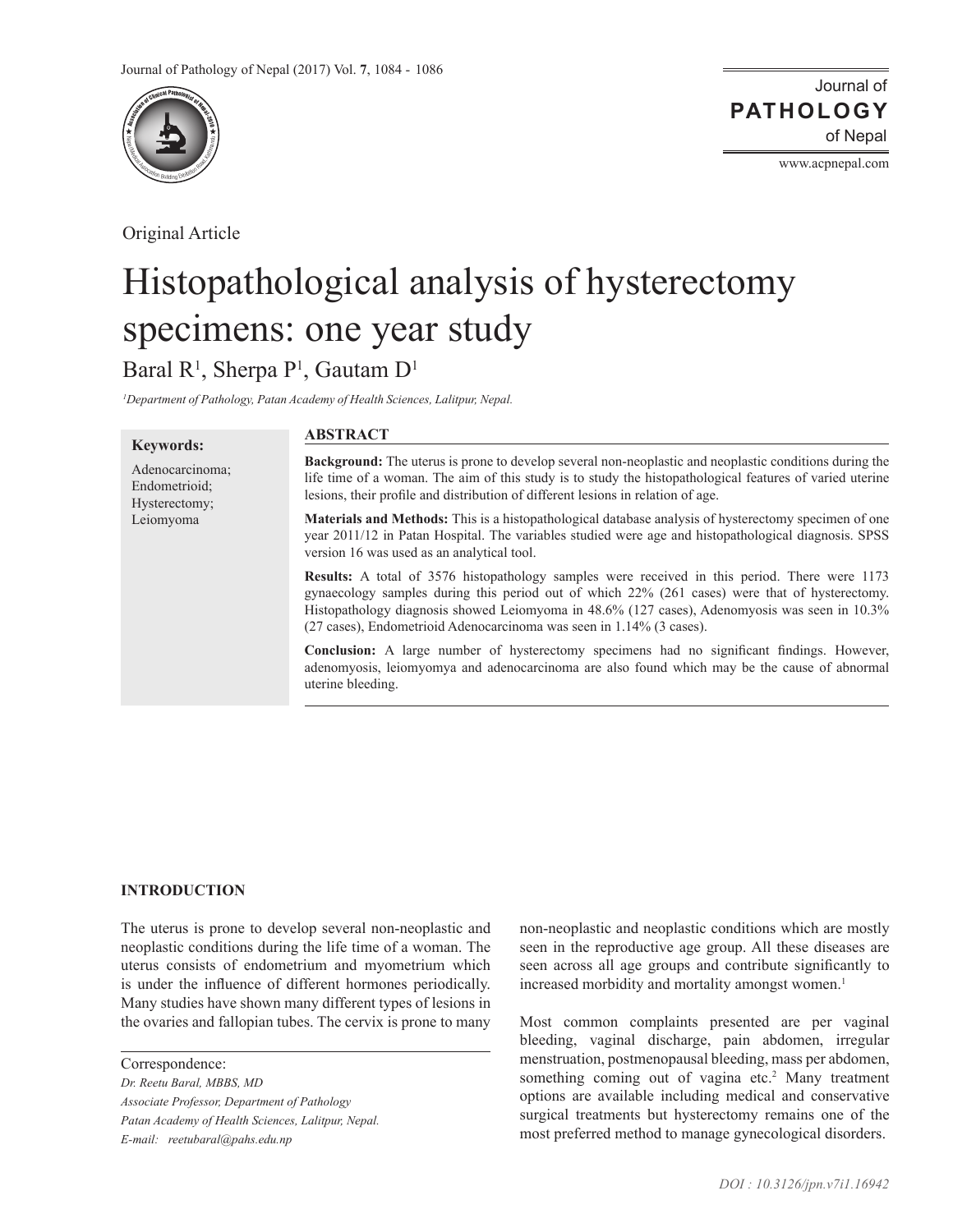### **MATERIALS AND METHODS**

This is a retrospective cross sectional study done in the Department of Pathology in Patan Academy of Health Sciences, Patan Hospital, Lalitpur, Nepal. The study was conducted in the histopathology samples received in the year 2011/2012. A total of 3576 histopathology samples were received in this period. There were 1173 gynaecology samples during this period out of which 22% (261 cases) were that of hysterectomy. The specimens were grossed by the pathologists; the tissues underwent processing in the tissue processor overnight. Blocks were made and sections were cut into 4 micron thickness in the microtome. These sections were stained by the Histotechnicians by routine stain of hematoxylin and eosin. Each slide was then meticulously examined by Pathologists. Inclusion criteria were that all hysterectomy samples received in the pathology lab were included in the study. Exclusion criteria were specimens with incomplete requisition forms and subtotal hysterectomy. All the findings were recorded in the database. Graphical method of normality test is done to compare data distribution by age. Test requisition form without age of the patients was excluded. Analyzable data from histopathology database were analysed using SPSS 16.0 version.

#### **RESULTS**

Endometrium was the most biopsied specimen with 43% (503 cases). Total 266 hysterectomy specimens were received in the lab in 2011-2012. Out of these 5 cases had to be excluded from the study due to lack of complete information in the requisition form. Maximum number of women who underwent the gynecological biopsy was of age group 21-30 years comprising of 30% (346 cases). In 4.3% (51 cases) age was not mentioned.

Histopathology diagnosis showed Leiomyoma in 48.6% (127 cases), Adenomyosis was seen in 10.3% (27 cases), Endometrioid Adenocarcinoma was seen in 1.14% (3 cases). In 10.7% (6 cases) of cervix chronic cervicitis with Koilocytotic changes were seen. The most common pathology seen in the ovary was endometriosis (3.8%, 10 cases) followed by Mature Cystic Teratoma in 3.5% (9 cases), Serous Cystadenoma in 3.5% (9 cases) and Mucinous Cystadenoma in 2% (5 cases). Neoplastic conditions like Serous Cystadenocarcinoma (1.2%, 3 cases), Krukenberg tumor and Immature teratoma (1%, 2 cases) were also seen in lesser percentage of patients.

#### **DISCUSSION**

Hysterectomy is one of the common surgeries performed in the gynecology department. It is done for various causes which includes lifesaving methods in case of rupture uterus during delivery to patient's satisfaction who has been suffering from abnormal uterine bleeding. Hysterectomy is also a procedure which gives permanent relief in many nonneoplastic conditions.

This study was conducted to analyze the patterns of lesions in hysterectomy specimens in our institution, correlate the findings with the clinical indications and to compare our findings with those of other workers.

In the present study maximum number of patients i.e is 41.3% were seen in the age group of 41-50 years. In an analysis of  $150$  cases by Harshal A. et al<sup>3</sup> most cases were if age group of 41- 50 years. Various studies done by Rather GR et al<sup>4</sup>, Ramchandran T et al<sup>5</sup> and Ajmera et al<sup>6</sup> had similar findings. Most common surgical procedure for hysterectomy was Abdominal Hysterectomy (79%, n=205) and Vaginal hysterectomy (21%, n=56). All the vaginal hysterectomy was done for second and third degree Uterovaginal prolapse. In a study done by Domblae V in India had shown 69.6% cases of abdominal hysterectomy and 30.4% of vaginal hysterectomy.2

Atrophic endometrium was seen in 20 cases, all except one was diagnosed in vaginal hysterectomy done in the postmenopausal women. Endometrial polyp was seen in 5 cases. Endometrial adenocarcinoma was seen in 1.1% (n=3) in the hysterectomy specimens. Two cases were of age group  $40 - 50$  and one was  $60 - 70$  years. All the cases had presented with postmenopausal bleeding. This finding is similar to other studies.<sup>2</sup>

Leiomyoma is the most common lesion myometrial lesion in this study with 48.6% cases. Most of the studies showed leiomyoma as the most common presentation.1,2 Most of the cases of leiomyoma present with PV bleeding, dysmenorrhea, mass in the lower abdominal area etc. Adenomyosis is a diagnosis made after hysterectomy by histopathology. Since the symptoms of adenomyosis are vague it is undiagnosed unless hysterectomy specimens undergo histopathology tests. In a study done by Rhizvi G et.al perimenopausal age (41-50 years) group, adenomyosis was the commonest pathology 46.34% followed by leiomyoma 41.46% which is similar to this study.<sup>7</sup> In our study Adenomyosis with leiomyoma is seen in 4.6% (12 cases). This is similar to study done by DhomblaeV<sup>2</sup>. However, other studies have shown a larger percentage of patients presenting with dual pathology.3 Chronic cervicitis is the most common finding in the cervix histopathologically. In our study 29% of the cases were chronic cervicitis. This finding is similar to other studies.8 In 10.7% cases koilocytotic changes were seen.